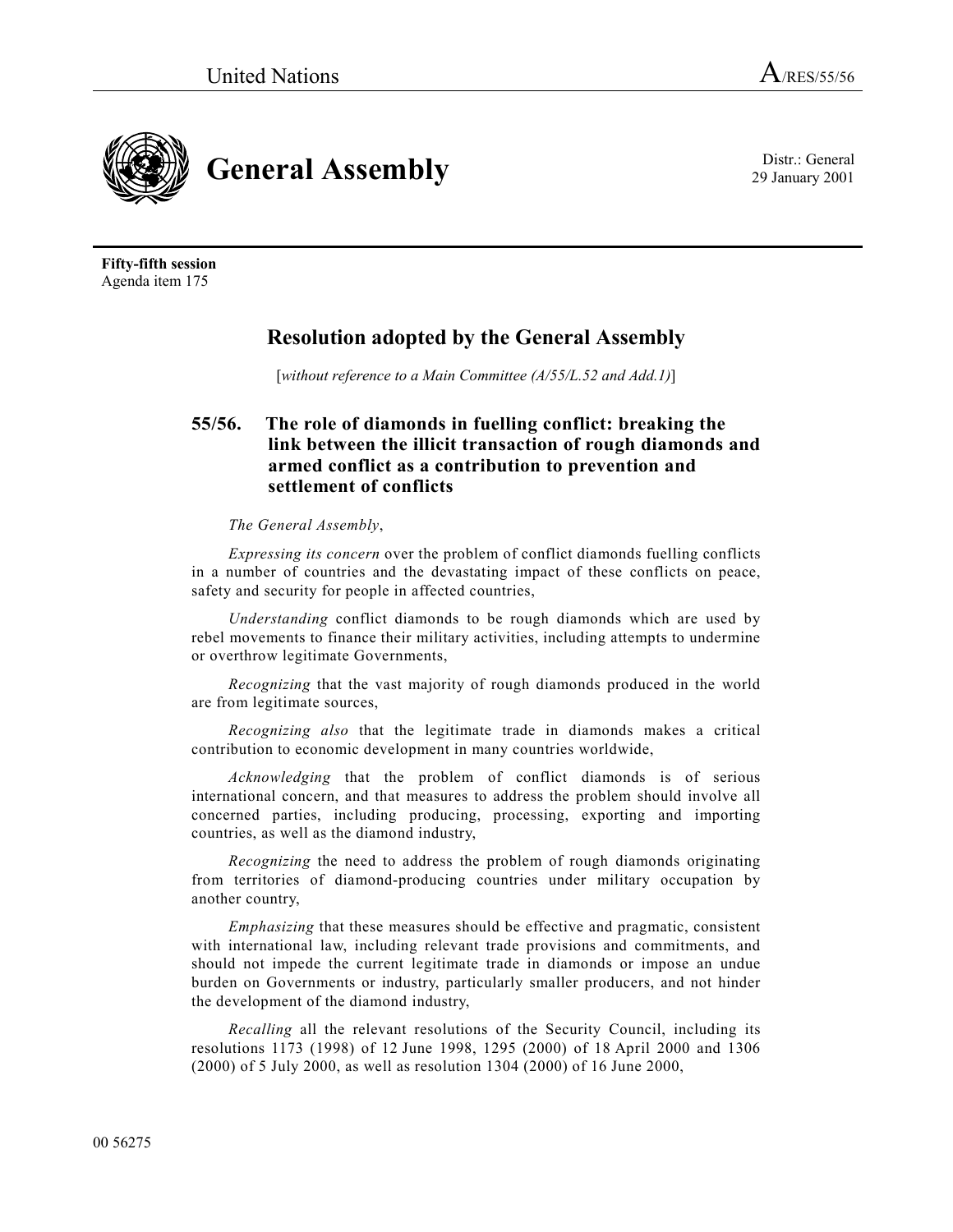*Highlighting* the additional important initiatives already taken to address this problem, in particular by the Governments of Angola and Sierra Leone and by other key producing, processing, exporting and importing countries, as well as by the diamond industry and civil society, including the creation by the industry of the World Diamond Council,

*Welcoming with appreciation* the initiative by the African diamond-producing countries to launch an inclusive consultation process of Governments, industry and civil society, referred to as the Kimberley Process, to deal with the issue,

*Taking note* of the ministerial statement issued at the conclusion of the meeting on diamonds held in Pretoria on 21 September 2000,<sup>1</sup>

*Also taking note* of the communiqué issued by the London Intergovernmental Meeting on Conflict Diamonds, held on 25 and 26 October 2000,<sup>2</sup>

1. *Calls upon* all States to implement fully Security Council measures targeting the link between the trade in conflict diamonds and the supply to rebel movements of weapons, fuel or other prohibited materiel;

2. *Urges* all States to support efforts of the diamond producing, processing, exporting and importing countries and the diamond industry to find ways to break the link between conflict diamonds and armed conflict, and encourages other appropriate initiatives to this end, including improved international cooperation on law enforcement;

3. *Expresses* the need to give urgent and careful consideration to devising effective and pragmatic measures to address the problem of conflict diamonds, the elements of which would include:

(*a*) The creation and implementation of a simple and workable international certification scheme for rough diamonds;

(*b*) Basing the scheme primarily on national certification schemes;

(*c*) The need for national practices to meet internationally agreed minimum standards;

(*d*) The aim of securing the widest possible participation;

(*e*) The need for diamond processing, exporting and importing States to act in concert;

(*f*) The need for appropriate arrangements to help to ensure compliance, acting with respect for the sovereignty of States;

(*g*) The need for transparency;

4. *Welcomes* the offer by the Government of Namibia to convene a workshop of the world's leading diamond processing, exporting and importing countries, continuing the momentum of the Kimberley Process to consider technical aspects pertaining to the envisaged international certification scheme for rough diamonds;

5. *Encourages* the countries participating in the Kimberley Process to consider expanding the membership of the Process in order to allow all key States

<sup>&</sup>lt;u>1</u>  $^{1}$  A/55/638, annex.

 $^{2}$  A/55/628, annex.